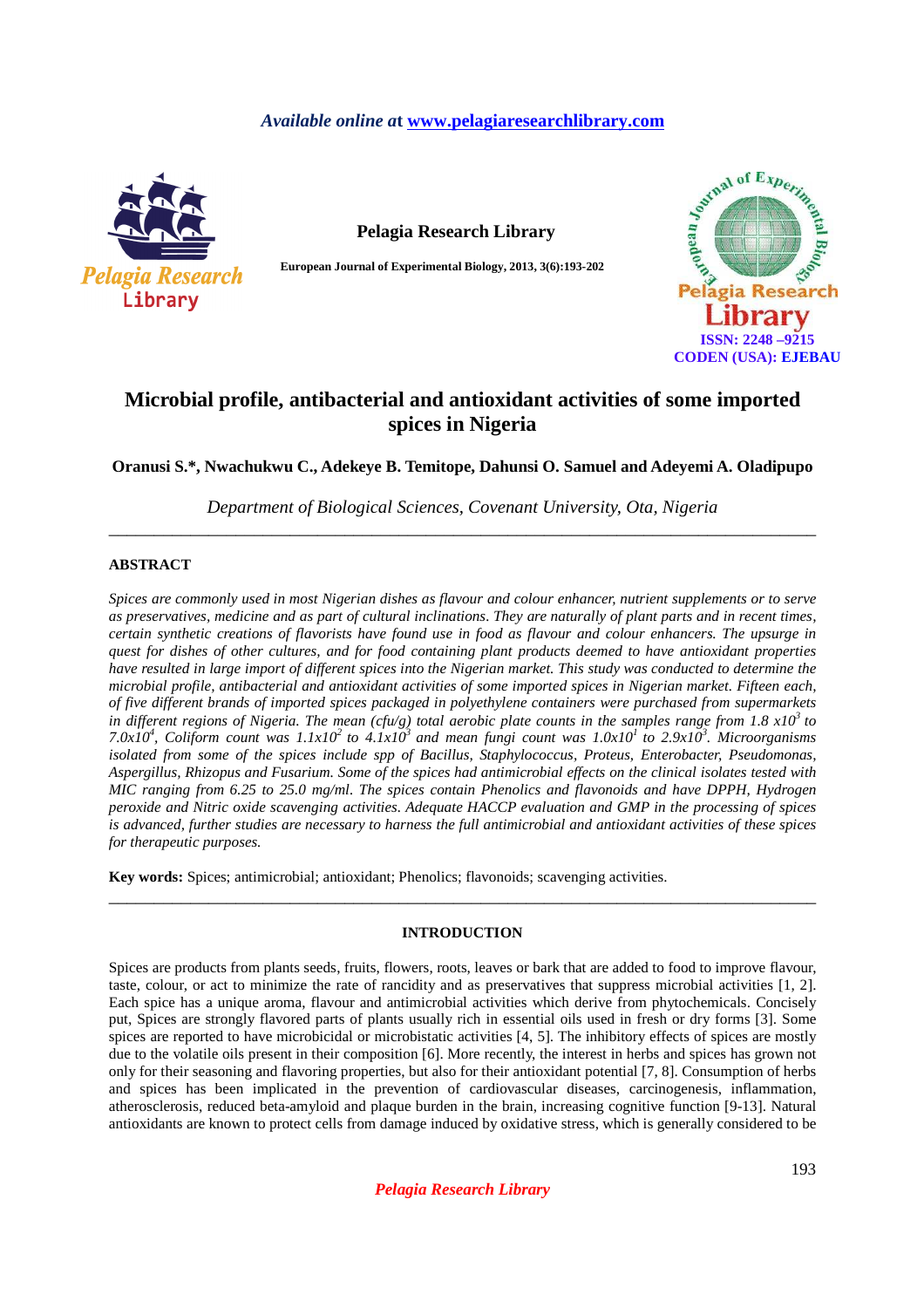a cause of aging and degenerative diseases [14-17].

Spices contain natural and contaminating micro flora and can be a source for food contamination. The growing concern about food safety has recently led to the development of natural antimicrobials to control food borne pathogens and spoilage bacteria [10, 18]. Spices are one of the most commonly used natural antimicrobial agents in foods, factors that determine the activity of spices are the concentration and composition of the spices, the amount of spices used, type of microorganisms, composition of the food, pH value, temperature of the environment and proteins, lipids, salts and phenolic substances present in the food [19]. Spice extractives, such as oleoresin of rosemary, can provide inhibition of oxidative rancidity and retard the development of "warmed-over" flavor in some products. Thus, some spices not only provide flavor and aroma to food and retard microbial growth, but are also beneficial in prevention of some off-flavor development. These attributes are useful in the development of snack foods and meat products [20].

*\_\_\_\_\_\_\_\_\_\_\_\_\_\_\_\_\_\_\_\_\_\_\_\_\_\_\_\_\_\_\_\_\_\_\_\_\_\_\_\_\_\_\_\_\_\_\_\_\_\_\_\_\_\_\_\_\_\_\_\_\_\_\_\_\_\_\_\_\_\_\_\_\_\_\_\_\_*

Food habits are changing from demand for well cooked/processed to partially cooked or raw food. Thus there is very high possibility to the use of heavily contaminated/adulterated spices raw/partially cooked, and could be deleterious to consumers' health. Antimicrobial studies on plants have evolved from multi disciplinary investigations where researchers have used the antimicrobial data to complement the phytochemical study, to more focused studies pertaining to specific information about the plants antimicrobial activity. The compositions and activities of most local spices indigenous to Nigeria and Africa have been well documented [14, 21, 22]. The conditions of imported spice in Nigeria may not be free from microbial contamination and can be a source of contamination to food and food stuffs. The report of Chandarana *et al.* [23] suggests that the chemicals present in spices can be allergens, carcinogens, and mutagens. Knowledge of the chemical composition of imported spices is apt, more so with numerous chemical creations of flavorists coupled with porous border checks that allow importation of substandard goods into Nigeria, evaluation of products at the consumer level is thus necessary. This research is aimed at evaluating the microbial profile, antibacterial and antioxidant activity of some imported spices in Nigeria, with a view to educating the public on the need for food safety consciousness.

### **MATERIALS AND METHODS**

### **Sample collection**

Fifteen each of five brands of imported spices in powdered form (jeera (cumin), curry, paprika, white pepper and ginger) were obtained from super stores/shopping malls/supermarkets/megastores in different regions of Nigeria: Lagos and Ota in the west, Onitsha and Port Harcourt in the east and south and Abuja in the north. The spices were all within expiry date and no physical damage to the packs were observed. The manufacture and expiry dates were recorded as well as batch number, manufacturer address and other information provided on the labels.

### **Sources of test organisms**

The pure isolates of *Staphylococcus aureus, Escherichia coli, Klebsiella pneumonia, Salmonella typhi and Proteus mirabilis* used as test organisms were obtained from the department of microbiology, Covenant University. The purity and identification of the organisms was confirmed by using cultural, microscopic and biochemical methods [22].

### **Microbiological evaluation of spices**

One gram of each of the samples was weighed aseptically and diluted 1:10 in sterile peptone water (Fluka, Germany). Further serial tenfold dilution was carried out to  $10^{-4}$  in the same diluents. Aliquot 0.1ml of each dilution was plated out on Plate count agar, Macconkey agar, Potato Dextrose agar (All media from Fluka, Germany), for Total aerobic plate count, Total coliform count and Total fungi count respectively. Incubation of Plate count agar and Macconkey agar was at  $37^{\circ}$ C for 24h while Potato Dextrose agar was incubated at laboratory room temperature of  $29\pm2$  °C for 3-5 days.

### **Enumeration and Characterization of Microbial Isolates**

Enumerations of colonies at the expiration of incubation period were with digital colony counter (Gallenkamp, England) and total population expressed as colony forming units per gram (cfu/g). Pure culture of isolates obtained by repeated subculture on freshly prepared nutrient agar was stored on slants at 4°C refrigeration temperature for further identification. Identification of characteristic bacteria isolates was based on colonial morphology, microscopy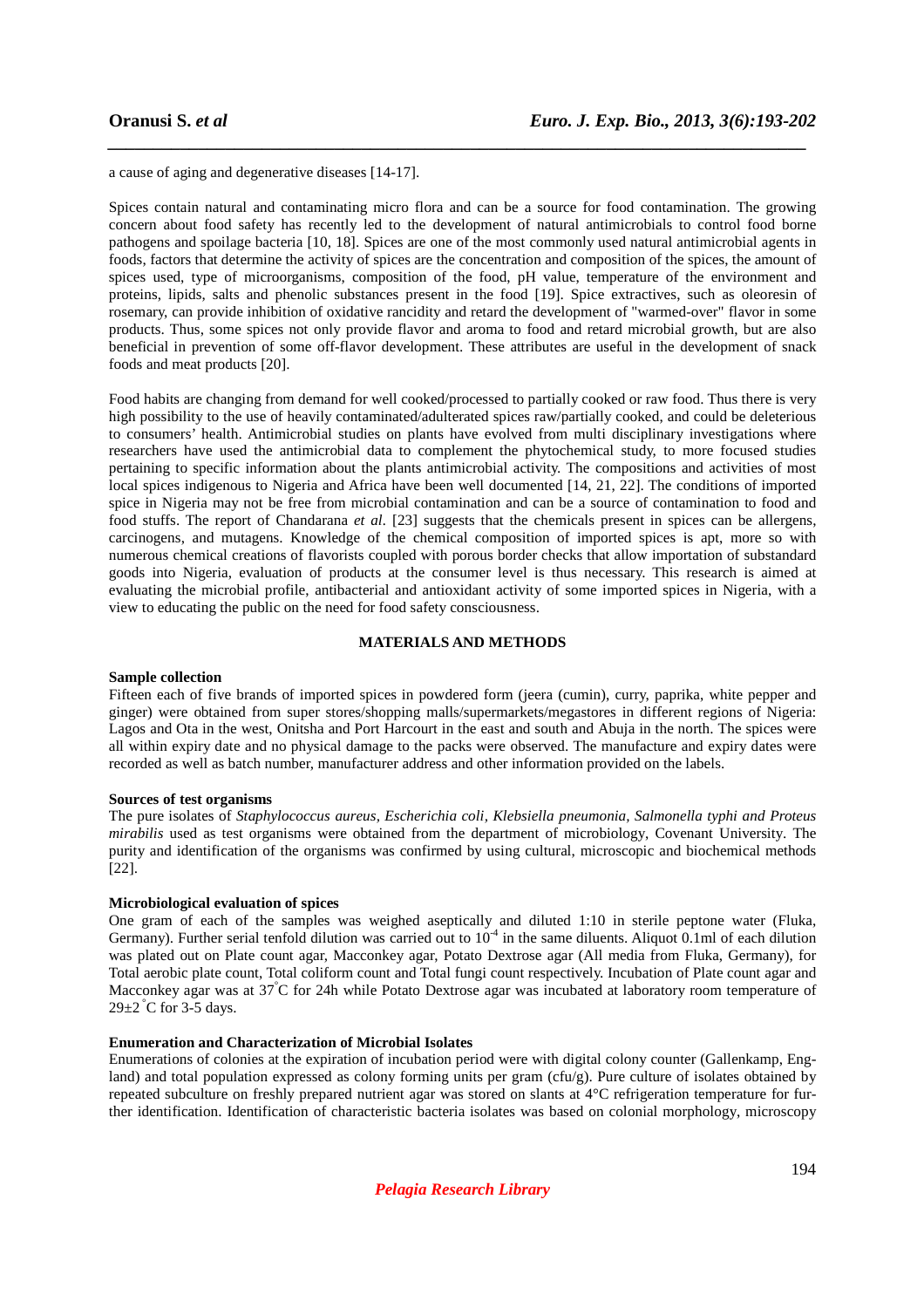and biochemical tests [24]. Fungal isolates were identified based on morphological characteristics, pigmentation on media and microscopy with reference to standard atlas and manuals [25].

*\_\_\_\_\_\_\_\_\_\_\_\_\_\_\_\_\_\_\_\_\_\_\_\_\_\_\_\_\_\_\_\_\_\_\_\_\_\_\_\_\_\_\_\_\_\_\_\_\_\_\_\_\_\_\_\_\_\_\_\_\_\_\_\_\_\_\_\_\_\_\_\_\_\_\_\_\_*

### **Coliform test**

**Presumptive Coliform Test:** A gram samples of each of the spice was inoculated respectively into sterile lactose broth in McCartney bottle containing inverted Durham tubes. Incubation was at 37°C for 24- 48h. Positive samples with gas production and/or colour change of dye were used for confirmatory coliform test.

**Confirmatory Coliform Test:** Presumptive test positive samples where sub-cultured onto duplicate plates of Eosin Methylene Blue (EMB) agar (Micromaster, India) incubation was at 37ºC and 44ºC for 24h. Positive test was indicated by growth of characteristic colonies that is Gram negative non-spore forming rods.

**Completed Test:** Colonies on EMB agar (positive for confirmatory test) where sub-cultured into sterile lactose broth in McCartney bottle containing inverted Durham tubes, and onto Nutrient agar slants for further characterization. Incubation was at 37ºC for 24h. Gas production and/or colour change of dye in lactose broth was recorded for positive completed test and thus presence of coliforms. If and when growth at 44ºC is positive, feacal coliform is confirmed  $[24, 26]$ .

## **Evaluation of spices for antimicrobial activity**

## **Spice extraction**

Twenty (20) g of each spice in powdered form was extracted in 200ml of methanol for 24h and using soxhlet apparatus. The extracts in solvent were placed in rotary evaporator (IKA HB10 basic) at 70°C for removal of the extraction solvent. The total weight of extract in grams was calculated and the solvent fee extracts was stored at 4°C until use.

### **Preparation of test organisms for susceptibility test**

The test organisms on slants were purified by repeated sub-culture on Nutrient agar (Biomark, India). This subculturing also helped to check for viability. Pure cultures were inoculated into Nutrient broth (Fluka, Germany) for overnight incubation at 37 °C and were standardized to 1.5x 10<sup>8</sup> cells/mL using 0.5 McFarland standards.

### **Determination of antimicrobial activity of methanolic crude extracts**

The standard agar well diffusion method of CLSI [27] was adopted and following the description of [28]. Mueller Hinton agar (Oxoid, England) was uniformly seeded with standardized cultures of the test organisms. A sterile cork borer was used to cut uniform wells of 5mm diameter on the surface of the agar and the wells were filled with 0.2mL of 25.0, 12.5 and 6.25mg/mL crude extracts (concentrations were chosen based on results of preliminary investigations). Sterile distilled water and Gentamicin (10µg) were used as negative and positive controls. The plates were incubated at 37 ºC for 18-24h before observation for zones of inhibition and measurement of zone diameter. Results were recorded as sensitive (S) and resistance (R) following the interpretations of [27].

## **Determination of minimum inhibitory concentration (MIC) and minimal bactericidal concentration (MBC) of methanolic crude extracts**

MIC is defined as the lowest concentration of extract that can completely inhibit the growth of the organisms. Ten (10) mL of the different concentrations 25.0, 12.5, 6.25 and 3.125mg/mL of the extracts were inoculated with 1mL of standardized test organisms for 24h incubation at 37 ºC. The tubes were examined for growth depicted by turbidity of the medium. The lowest concentration that inhibited growth of the test organisms was recorded as MIC. Tubes showing no growth were plated out on Nutrient agar, the lowest concentration that yielded no growth of bacteria colonies after 24h incubation was recorded as MBC.

### **Determination of Moisture Content of Samples**

The moisture content was determined by standard analytical method [29]. Samples were oven dried at 105°C for 2 h to constant weight.

# **Determination of antioxidant activity of methanolic crude extracts**

# **Total Phenolic content**

The total phenolic contents were estimated according to the Folin-Ciocalteu method, with modifications [30-32]. To 10µl of extract, 600µl of distilled water was added, followed by 50µl of Folin–Ciocalteu reagent. Aliquot 150µl of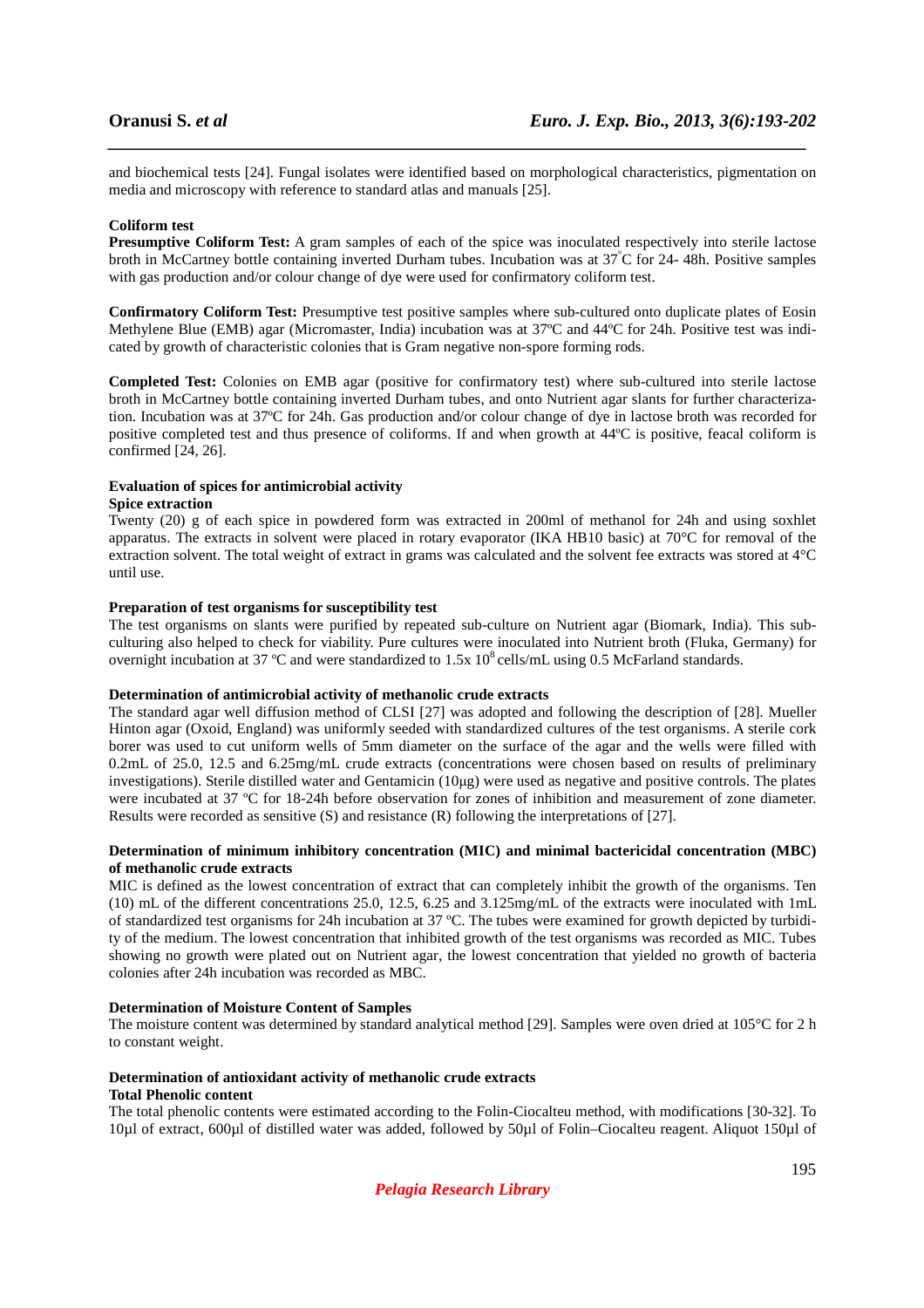$7\%$  Na<sub>2</sub>CO<sub>3</sub>was added and the mixture was put in a vortex for 2min. The sample was incubated for 8min at room temperature. Aliquot 190µl of distilled water was added. The sample was allowed to stand for 2h and the absorbance was read at 765nm using Spectrophotometer (Model 23D, Uniscope Surgifield, England). The values are presented as means of triplicate analysis. A blank was prepared by replacing 10µl extract with water.

*\_\_\_\_\_\_\_\_\_\_\_\_\_\_\_\_\_\_\_\_\_\_\_\_\_\_\_\_\_\_\_\_\_\_\_\_\_\_\_\_\_\_\_\_\_\_\_\_\_\_\_\_\_\_\_\_\_\_\_\_\_\_\_\_\_\_\_\_\_\_\_\_\_\_\_\_\_*

### **Total Flavonoid Content**

The method of Zhishen *et al.*[33] was adopted with modifications [15, 30,34]. To 490µl of distilled water, 10µl of extract was added followed by 30µl of 5% sodium nitrite and 30µl of 10% aluminum chloride. Incubation was at room temperature for 5min. Aliquot 200µl of 1M sodium hydroxide was added followed by 240µl of distilled water and vortex thoroughly. Absorbance was read at 570nm. Analysis was in triplicate and mean value recorded. Standard pyrocatechol was used for control.

### **DPPH (2, 2'-Diphenyl-1-picrylhydrazyl) radical-scavenging activity**

The method of Manzorro *et al.* [35] was used with modifications [36, 37]. Different concentrations (25.0, 12.5, 6.25, and 3.125mg/mL) of extract were assayed. To 100µl of extract was added 1M 0.004% methanolic solution of DPPH and incubate for 30min in the dark. Absorbance was read at 517nm; results of triplicate analysis was averaged and recorded. The percentage of the DPPH radical scavenging was calculated according to the formula of Alothman *et al.* [34]. The same was done for varying concentration of standard.

### **Hydrogen peroxide Scavenging Activity**

The extracts ability to scavenge hydrogen peroxide at different concentrations (25.0, 12.5, 6.25, and 3.125mg/mL) was determined according to the method of Ruch *et al.* [38] with slight modifications [16, 39]. To 100µl of extract, 600µl of hydrogen peroxide in a phosphate buffer, 0.1M pH 7.4 was added and incubated in the dark for 10min. A negative control was set up in parallel with entire reagent except extract or standard. Absorbance of hydrogen peroxide at 230 nm was determined against a blank solution containing the phosphate buffer without hydrogen peroxide. The percentage of hydrogen peroxide scavenging of extracts and standard compounds were calculated.

### **Nitric Oxide scavenging activity**

The scavenging activity of NO was determined using the different concentrations of extracts and following the method of Alisi and Onyeze [40] with modification [15]. To 60µl of 10M sodium nitropruside was mixed 60µl of extract/ standard and incubated for 2.5h. A control was set up as above but the sample replaced with water. After incubation, 1.0ml of sulfanilic acid reagent (0.33% sulfanilic acid in 20% glacial acetic acid) was added to 0.5ml of the reaction. After 5min, 1ml 0.1% NEDD (naphthylethylenediamine dihydrochloride) was added for 30min at 25°C. Absorbance was read at 540nm.

### **Statistical analysis**

The data analysis was made using SPSS 20.0 software for windows [41]. Analysis of variance (ANOVA) and Duncan's multiple range tests were applied to compare any significant differences  $(P < 0.05)$ . All the analyses were carried out in triplicates.

### **RESULTS**

The result of the mean microbial counts of the spices is shown in Table 1. The table reveals ginger (*Zingiber officinale*), curry (*Murraya koenigii*) and Jeera (*cuminum cyminum*) to be the most contaminated with total aerobic plate count, coliform and fungi counts ranging from  $3.8 \times 10^3$  to  $7.0 \times 10^4$ ;  $1.7 \times 10^3$  to  $4.1 \times 10^3$  and  $1.9 \times 10^3$  to  $2.9 \times 10^3$ cfu/g respectively.

### **Table 1: Mean microbial counts (cfu/g) of spice**

| Sample              | <b>TAPC</b>  | Coliform count    | Fungi count         |
|---------------------|--------------|-------------------|---------------------|
| Ginger powder       | $7.0x10^4$   | $1.7X10^{3}$      | $2.9X10^{3}$        |
| Curry powder        | $4.5x10^{3}$ | $4.1X10^{3}$      | $2.1X10^3$          |
| Paprika powder      | NG           | NG                | 1.0X10 <sup>1</sup> |
| White pepper powder | $1.8X10^{3}$ | $1.1 \times 10^2$ | $9.7X10^2$          |
| Jeera powder        | $3.8X10^{3}$ | $3.9X10^3$        | $1.9X10^{3}$        |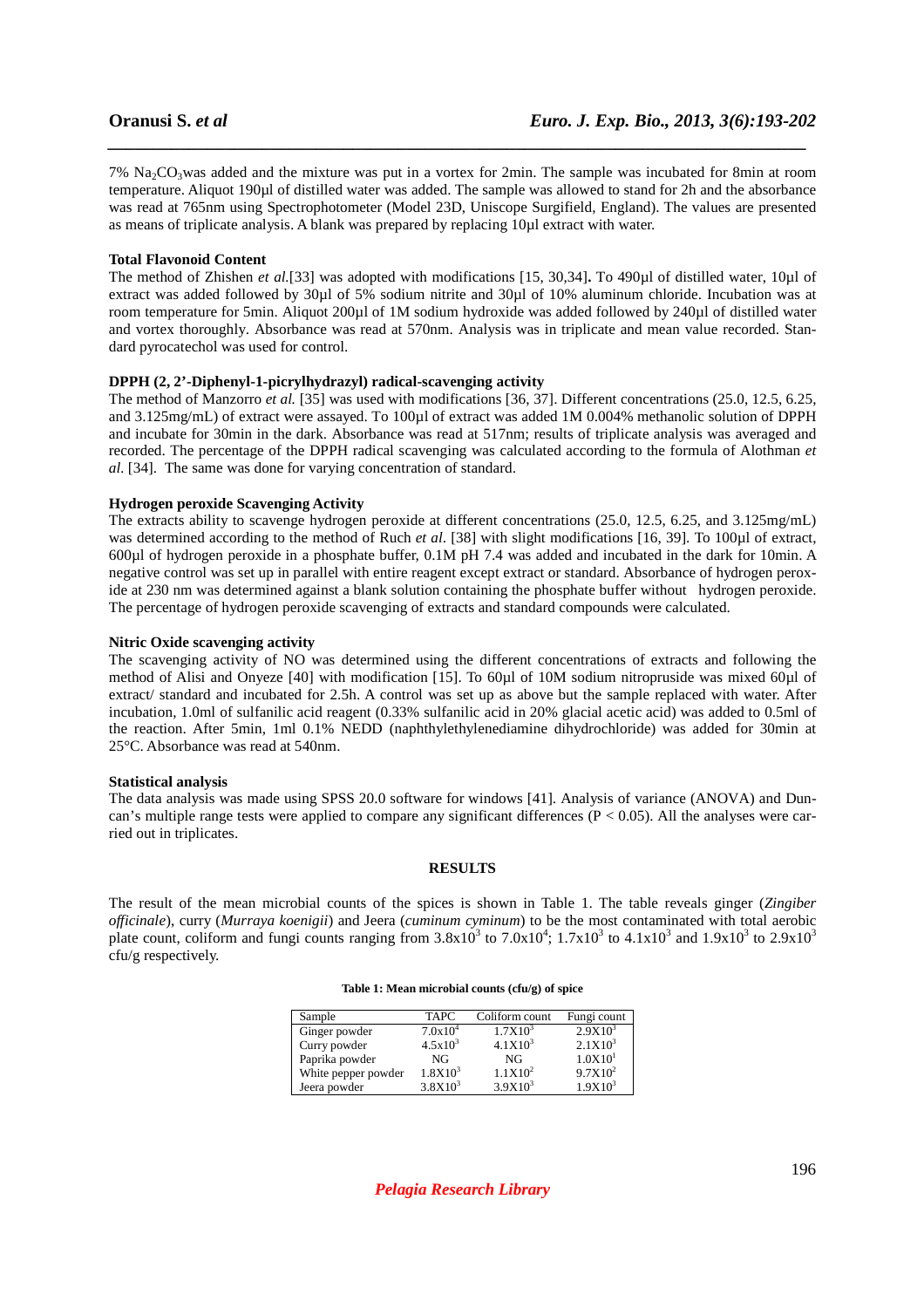|                                    |              |              | Test organisms |              |              |
|------------------------------------|--------------|--------------|----------------|--------------|--------------|
| Spice extract/concentration(mg/ml) | S. aureus    | E. coli      | K. pneumoniae  | S. typhi     | P. mirabilis |
| Ginger powder                      |              |              |                |              |              |
| 25.0                               | S            | $\mathbb{R}$ | $\mathbb{R}$   | S            | $\mathbb{R}$ |
| 12.5                               | R            | R            | $\mathbb{R}$   | R            | R            |
| 6.25                               | $\mathbb{R}$ | $\mathbb{R}$ | $\mathbb{R}$   | $\mathbb{R}$ | $\mathbb{R}$ |
| Curry powder                       |              |              |                |              |              |
| 25.0                               | R            | R            | R              | R            | R            |
| 12.5                               | $\mathbb{R}$ | R            | $\mathbb{R}$   | $\mathbb{R}$ | $\mathbb{R}$ |
| 6.25                               | $\mathbb{R}$ | $\mathbb{R}$ | $\mathbb{R}$   | $\mathbb{R}$ | $\mathbb{R}$ |
| Paprika powder                     |              |              |                |              |              |
| 25.0                               | S            | S            | S              | S            | S            |
| 12.5                               | S            | R            | S              | S            | S            |
| 6.25                               | S            | $\mathbb{R}$ | $\mathbb{R}$   | $\mathbb{R}$ | $\mathbb{R}$ |
| White pepper powder                |              |              |                |              |              |
| 25.0                               | R            | R            | $\mathbb{R}$   | R            | $\mathbb{R}$ |
| 12.5                               | $\mathbb{R}$ | $\mathbb{R}$ | $\mathbb{R}$   | $\mathbb{R}$ | $\mathbb{R}$ |
| 6.25                               | R            | $\mathbb{R}$ | $\mathbb{R}$   | R            | R            |
| Jeera powder                       |              |              |                |              |              |
| 25.0                               | R            | R            | $\mathbb{R}$   | $\mathbb{R}$ | $\mathbb{R}$ |
| 12.5                               | R            | R            | $\mathbb{R}$   | R            | R            |
| 6.25                               | $\mathbb{R}$ | $\mathbb{R}$ | $\mathbb{R}$   | $\mathbb{R}$ | $\mathbb{R}$ |

| Table 2: Susceptibility test by agar well diffusion of spice extracts on test isolates. |  |  |  |  |  |  |
|-----------------------------------------------------------------------------------------|--|--|--|--|--|--|
|-----------------------------------------------------------------------------------------|--|--|--|--|--|--|

*\_\_\_\_\_\_\_\_\_\_\_\_\_\_\_\_\_\_\_\_\_\_\_\_\_\_\_\_\_\_\_\_\_\_\_\_\_\_\_\_\_\_\_\_\_\_\_\_\_\_\_\_\_\_\_\_\_\_\_\_\_\_\_\_\_\_\_\_\_\_\_\_\_\_\_\_\_*

**Table 3: Minimum inhibitory concentration of spice extracts against test isolates** 

| Spice extract/concentration(mg/ml) |           |         | Test organisms |          |              |
|------------------------------------|-----------|---------|----------------|----------|--------------|
|                                    | S. aureus | E. coli | K. pneumoniae  | S. typhi | P. mirabilis |
| Ginger powder                      |           |         |                |          |              |
| 25.0                               | NG        | NG      | G              | NG       | G            |
| 12.5                               | NG        | G       | G              | NG       | G            |
| 6.25                               | G         | G       | G              | G        | G            |
| 3.12.5                             | G         | G       | G              | G        | $\mathbf G$  |
| Curry powder                       |           |         |                |          |              |
| 25.0                               | G         | G       | G              | G        | G            |
| 12.5                               | G         | G       | G              | G        | G            |
| 6.25                               | G         | G       | G              | G        | $\mathbf G$  |
| 3.12.5                             | G         | G       | G              | G        | $\mathbf G$  |
| Paprika powder                     |           |         |                |          |              |
| 25.0                               | NG        | NG      | NG             | NG       | NG           |
| 12.5                               | NG        | NG      | NG             | NG       | NG           |
| 6.25                               | NG        | G       | G              | NG       | G            |
| 3.12.5                             | G         | G       | G              | G        | $\mathbf G$  |
| White pepper powder                |           |         |                |          |              |
| 25.0                               | G         | G       | G              | G        | G            |
| 12.5                               | G         | G       | G              | G        | G            |
| 6.25                               | G         | G       | G              | G        | ${\bf G}$    |
| 3.12.5                             | G         | G       | G              | G        | G            |
| Jeera powder                       |           |         |                |          |              |
| 25.0                               | G         | G       | G              | G        | G            |
| 12.5                               | G         | G       | G              | G        | G            |
| 6.25                               | G         | G       | G              | G        | G            |
| 3.12.5                             | G         | G       | G              | G        | G            |

*G= growth of test organism. NG= no growth of test organism* 

|  |  | Table 4: Mean total phenol content of spices (mg gallic acid equivalent/mg extract) |
|--|--|-------------------------------------------------------------------------------------|
|--|--|-------------------------------------------------------------------------------------|

| Spice        | Total phenol content |
|--------------|----------------------|
| Curry        | $0.795 + 0.02$       |
| Ginger       | $0.897 \pm 0.20$     |
| Jeera        | $0.774 + 0.07$       |
| Paprika      | $0.798 \pm 0.02$     |
| White pepper | $0.785 + 0.18$       |

Table 2 shows the result of the antimicrobial activity of the methanolic extract of the spices. It reveals that paparika (*Capsicum annuum*) showed the broadest antibacterial activity as all the test organisms were susceptible to it at 25.0 and 12.5mg/ml. Ginger at 25.0mg/ml had effect on *S. aureus* and *S. typhi.* The MIC for Paparika was 12.5mg/ml for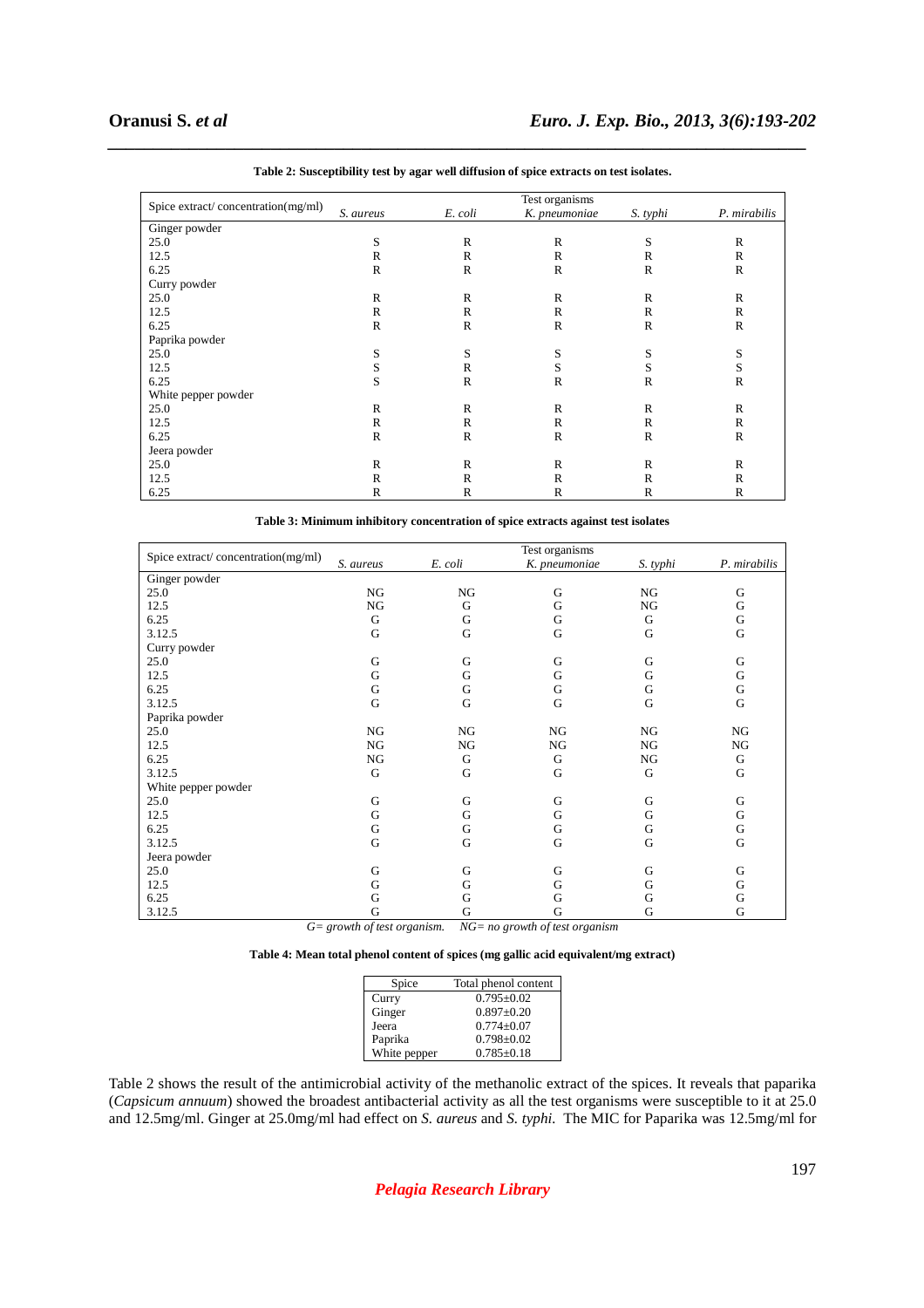the test organisms. Ginger had an MIC of 12.5mg/ml for *S. aureus* and *S. typhi* Table3. Plate 1 shows the sensitivity pattern of test organisms to Paparika spice extract. Table4 presents the total phenol content in milligram gallic acid equivalent/mg extract. There is no significant difference (P< 0.05) in the total phenol contents of the spices. Table5 shows the total flavonoid content in milligram pyrocathecol equivalent/mg extract, the table reveals a significantly high (white pepper (*Piper nigrum L*.) and low (paprika) flavonoid contents compared to the other spices. Table6 shows scavenging of DPPH radical by the extract and the scavenging values as inhibition (%). It reveals varying degrees of scavenging capacities. Curry and ginger extracts exhibited the highest (P< 0.05) radical scavenging effect which was higher than the other extracts. The lowest activity was shown by Jeera. The scavenging of hydrogen peroxide radical is shown in Table7. There appear to be no significant difference  $(P< 0.05)$  in radical scavenging capacities of the different spice extracts. A non-concentration dependent scavenging of nitrogen oxide values as inhibition (%) was found for all the spice extracts (Table 8). Curry however, tend to have exhibited stronger radical scavenging effect.

*\_\_\_\_\_\_\_\_\_\_\_\_\_\_\_\_\_\_\_\_\_\_\_\_\_\_\_\_\_\_\_\_\_\_\_\_\_\_\_\_\_\_\_\_\_\_\_\_\_\_\_\_\_\_\_\_\_\_\_\_\_\_\_\_\_\_\_\_\_\_\_\_\_\_\_\_\_*

### **Table 5: Mean flavonoid content of spices (mg pyrocathecol equivalent/mg extract)**

| Spice        | Flavonoid content |
|--------------|-------------------|
| Curry        | $0.254 + 0.03$    |
| Ginger       | $0.147 + 0.02$    |
| Jeera        | $0.145 \pm 0.03$  |
| Paprika      | $0.058 \pm 0.01$  |
| White pepper | $1.095 \pm 0.03$  |

**Table 6: Antioxidant activity of spices using the corresponding concentrations** 

 *(A=25.0 mg/ml, B=12.5 mg/ml, C=6.25 mg/ml and D=3.125mg/ml) measured by DPPH (% inhibition) method* 

| <b>Spice</b> | Concentration (mg/ml) |                   |                   |                   |
|--------------|-----------------------|-------------------|-------------------|-------------------|
|              | A                     | в                 |                   | D                 |
| Curry        | $62.651 \pm 0.46$     | $30.694 \pm 3.71$ | $18.589 \pm 1.79$ | $11.360 \pm 1.20$ |
| Ginger       | 53.299+2.42           | $49.627 \pm 1.11$ | $30.981 + 0.46$   | $12.507 \pm 2.05$ |
| Jeera        | $22.375 + 1.64$       | $15.892 + 2.84$   | $8.778 \pm 0.52$  | $8.491 \pm 1.05$  |
| Paprika      | $32.760 \pm 0.40$     | $20.310\pm0.46$   | $12.220 \pm 1.03$ | $8.663 \pm 0.70$  |
| White pepper | $30.178 \pm 1.86$     | $21.170 \pm 0.46$ | $12.909 \pm 1.07$ | $8.893 \pm 0.72$  |



**Plate1: Susceptibility pattern of test organisms to Paprika (***Capsicum annuum***) spice extract** 

|              | Concentration (mg/ml) |                 |                   |                   |
|--------------|-----------------------|-----------------|-------------------|-------------------|
| <b>Spice</b> |                       | ĸ               |                   | D                 |
| Curry        | 73.826±0.65           | 71.546+6.67     | $73.142 + 0.16$   | $72.139 \pm 1.11$ |
| Ginger       | 72.549±3.24           | $72.914 + 0.14$ | $75.285 \pm 0.42$ | $75.650\pm0.83$   |
| Jeera        | $75.057 + 2.65$       | $75.331 + 2.95$ | $73.735 + 0.27$   | $74.601 \pm 2.80$ |
| Paprika      | $76.243 \pm 1.51$     | $71.911+9.30$   | $72.959 + 1.94$   | 74.510±0.75       |
| White pepper | $75.650 + 3.34$       | $73.233+0.08$   | $75.559 \pm 1.23$ | 74.282±0.14       |

**Table 7: Antioxidant activity of spices using the corresponding concentrations**  *(A=25.0 mg/ml, B=12.5 mg/ml, C=6.25 mg/ml and D=3.125mg/ml) measured by hydrogen peroxide (% inhibition) method*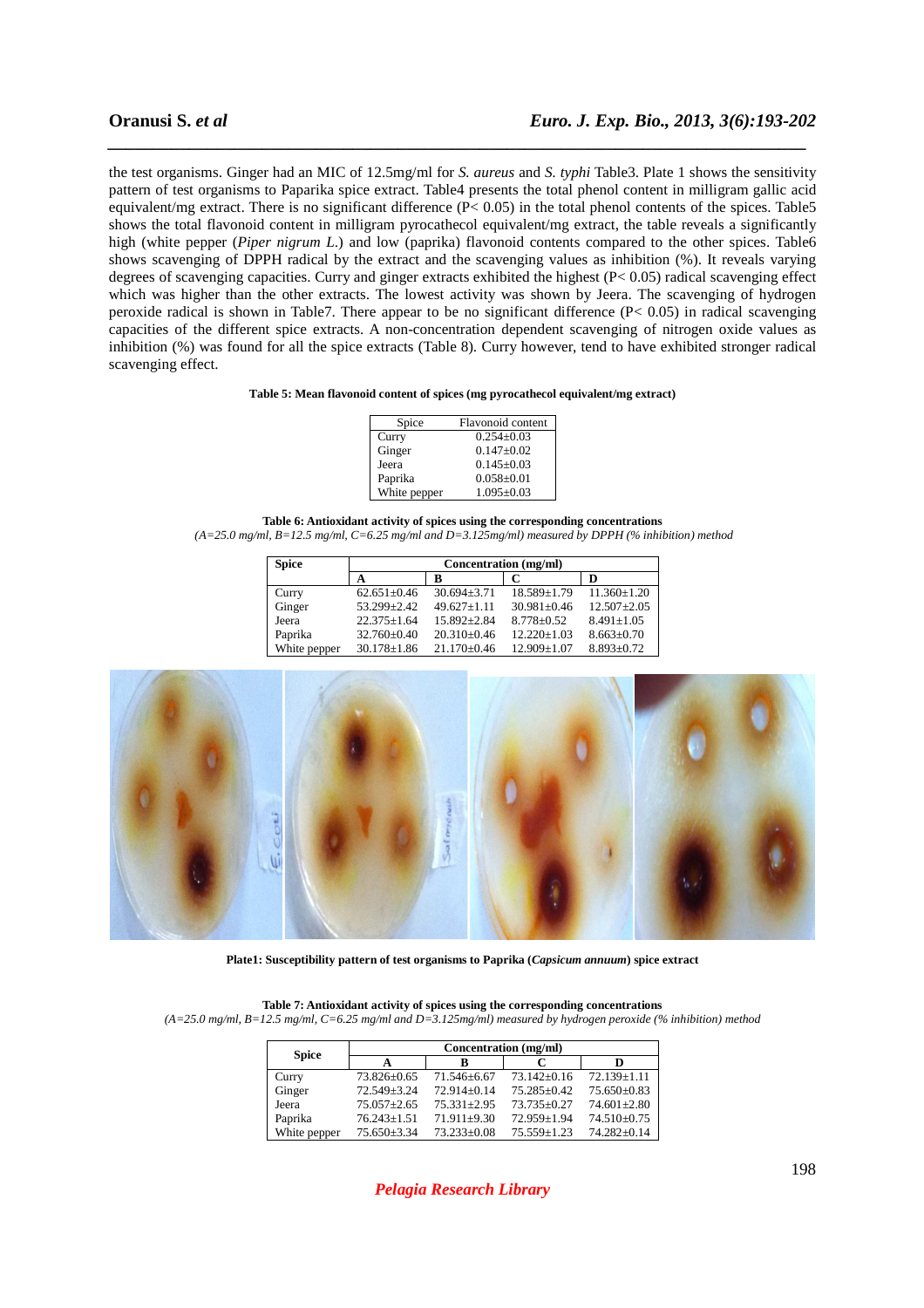|              | Concentration (mg/ml) |                   |                   |                   |  |
|--------------|-----------------------|-------------------|-------------------|-------------------|--|
| <b>Spice</b> |                       | R                 |                   | D                 |  |
| Curry        | 29.594±4.97           | $36.845+1.42$     | $13.862 + 4.02$   | $23.575 + 3.89$   |  |
| Ginger       | $18.787 \pm 1.92$     | $32.148 + 5.69$   | $31.874 + 1.66$   | $22.845 + 1.37$   |  |
| Jeera        | $19.562 + 0.14$       | $10.078 + 1.35$   | $17.921 + 1.73$   | $31.874 + 0.99$   |  |
| Paprika      | $18.742 + 0.72$       | $15.550 \pm 7.67$ | $19.927 + 1.42$   | $28.044 + 0.49$   |  |
| White pepper | $14.318 \pm 6.43$     | $37.437 + 5.27$   | $32.285 \pm 1.58$ | $29.047 \pm 3.44$ |  |

**Table 8: Antioxidant activity of spices using the corresponding concentrations**  *(A=25.0 mg/ml, B=12.5 mg/ml, C=6.25 mg/ml and D=3.125mg/ml) measured by nitrogen oxide (% inhibition) method* 

*\_\_\_\_\_\_\_\_\_\_\_\_\_\_\_\_\_\_\_\_\_\_\_\_\_\_\_\_\_\_\_\_\_\_\_\_\_\_\_\_\_\_\_\_\_\_\_\_\_\_\_\_\_\_\_\_\_\_\_\_\_\_\_\_\_\_\_\_\_\_\_\_\_\_\_\_\_*

### **DISCUSSION**

The microbial loads implicated in the spices are within acceptable standard specifications [42, 43]. The organisms isolated in this work have been implicated in earlier works on spices [44, 45]. They are common environmental contaminants and are known to be hardy. The Bacillus and moulds are spore bearers that can survive processing conditions. *S. aureus* is of human origin and may have been introduced via the personnel to the products. Though the microbial counts are within acceptable limit, the presence of coliforms is an indication of lapses in sanitary conditions, toxigenic strains of *S. aureus* have equally been implicated in food poisoning and species of Aspergillus and Fusarium are known to produce deleterious mycotoxins under favourable condition. The moisture content (30-45%) of these spices could encourage survival and growth of the contaminants specifically the moulds and in absence of proper storage. The presence of these organisms in spices must therefore not be treated with levity. More so some of these spices could be incorporated into food without further treatment or with minor processing before consumption.

Paprika (*Capsicum annuum*) showed the highest antibacterial activity to all the test organisms. Paprika has been reported to contain an antibacterial protein that has been found to naturally control (by limiting the growth of) certain bacteria such as *Salmonella* and *E. coli* [46]. The result of the present study shows that *S. aureus* and *S. typhi* were susceptible to ginger (*Zingiber officinale*), this is in agreement with the reports of earlier researches indicating sensitivity of these organisms to ginger [37, 47-49]. Jeera (cumin), curry and white pepper as observed in this report has no antimicrobial activity on the test organisms. This is contrary to the findings of inhibitory effect of cumin against *S. aureus, K. pneumonia,* P*. aeruginosa, Vibrio vulnificus and Micrococcus lutieus* [37]. Similarly Curry has been reported to have antimicrobial activity against diverse microorganisms [50-54]. White pepper contrary to this report has been observed to have antimicrobial activity [55, 56]. The report of Nanasombat and Lohasupthawee [57] however found no antimicrobial activity in white pepper and thus in accordance with the present study.

The total phenolic and flavonoids contents of spices expressed in the present study with curry, ginger and jeera (cumin) having higher phenolic contents compared to paprika and white pepper and higher flavonoids in white pepper, corroborate the report of Kim *et al.*[58]. It is also in agreement with the findings that spices are rich sources of phenolics and flavonoids known to be strong antioxidants [14, 15, 30, 31, 34, 59, 60]. Flavonoids are also known to have anti-allergic, anti-inflammatory, anti-microbial and anti-cancer activity and provide health benefits against heart diseases [9, 11, 13].

The antioxidant activity by DPPH assay were in the order of curry>ginger>paprika>white pepper>jeera (cumin). Curry (*Murraya koenigii*) has been reported to have strong antioxidant activity [60]. Asimi *et al*. [37] reported to the contrary for ginger (*Zingiber officinale*). The DPPH radical scavenging activity of spices could be mediated by individual phenolic acids, if in high percentage as main constituents, but also to the presence of other constituents in small quantities or to synergy among them [37, 58]. DPPH acts as a stable free radical in methanol solution that easily accepts an electron or hydride radical and converted to a stable diamagnetic molecule. By reacting with suitable reducing agents DPPH radicals formed into the corresponding hydrazine [15]. In other words the DPPH assay measures the ability of the extract to donate hydrogen to the DPPH radical, resulting in bleaching of the DPPH solution [37]. It has been reported that phenolic compounds contribute significantly to the DPPH radical scavenging capacity of spice plants [59]. The finding of these earlier observations are on a par with the present study considering the higher contents of total phenol in curry, ginger and paprika and flavonoids in curry and ginger.

All the spice extracts showed strong hydrogen peroxide scavenging activity that is not concentration dependent and not significantly varied among the different spices (P< 0.05). Yen and Chen [39,61] reported concentration dependent hydrogen peroxide scavenging in tea extracts, similarly Keser *et al.*[16] reported that water and ethanol extracts of *C. monogyna* were capable of scavenging hydrogen peroxide in an amount dependent manner. Curry and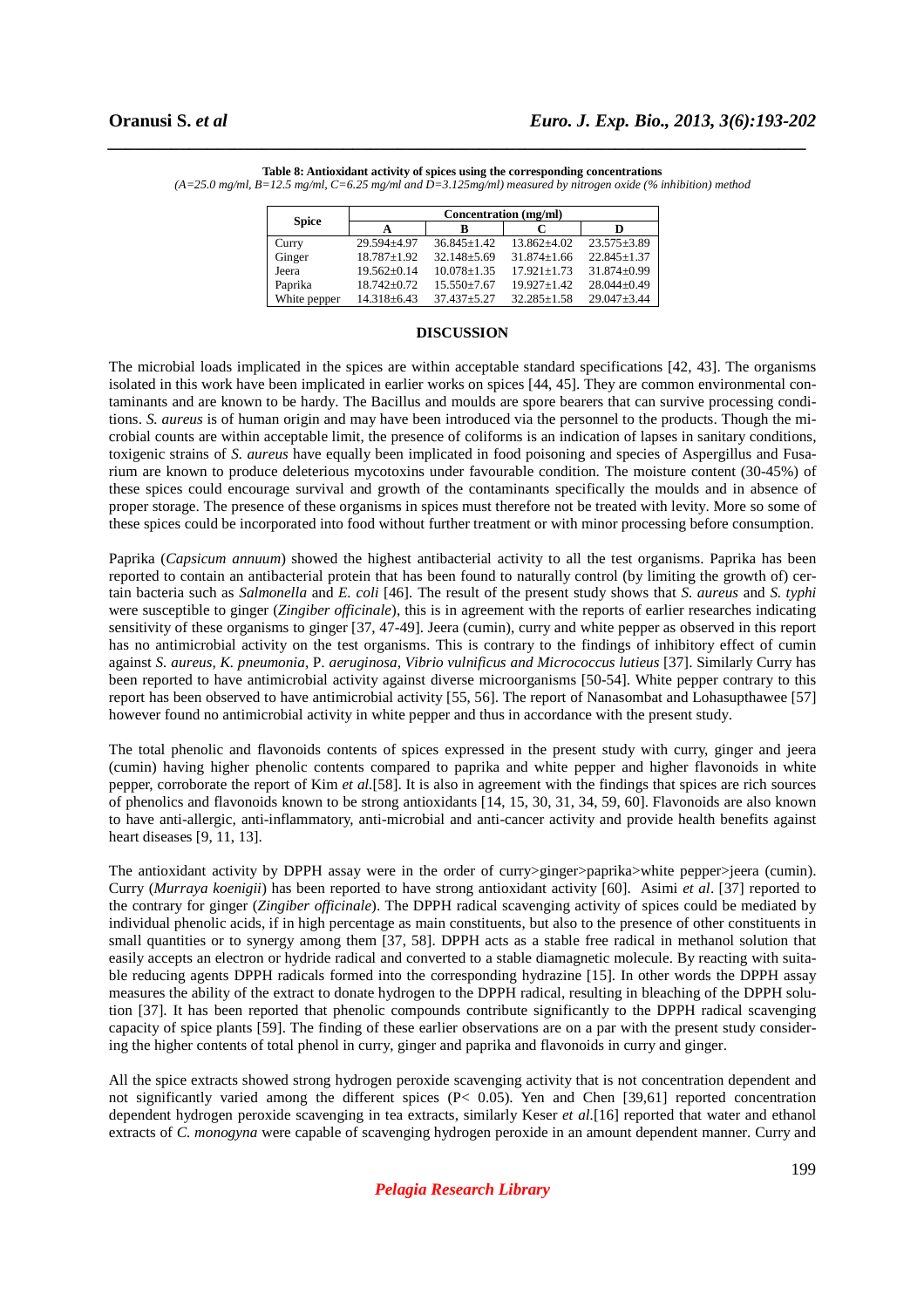jeera (cumin) have been reported to have appreciable hydrogen peroxide scavenging activity [58, 60].Yen and Chen [39] observed that typical application of the polyphenol fraction of green tea inhibited TPA-induced hydrogen peroxide formation in mouse epidermis; this factor may be important for the inhibitory effect of the polyphenol fraction of green tea on TPA-induced inflammation and tumor promotion. Though hydrogen peroxide is not very reactive, its removal from cell is important in cell defense because it may give rise to toxic hydroxyl radical in the cells [16, 63].

*\_\_\_\_\_\_\_\_\_\_\_\_\_\_\_\_\_\_\_\_\_\_\_\_\_\_\_\_\_\_\_\_\_\_\_\_\_\_\_\_\_\_\_\_\_\_\_\_\_\_\_\_\_\_\_\_\_\_\_\_\_\_\_\_\_\_\_\_\_\_\_\_\_\_\_\_\_*

The percentage nitric oxide radical inhibition for all five samples in this study range from 37.44-10.08 mg/ml. Ginger, curry and white pepper has better activity compared to paprika and jeera (cumin). Ghosh *et al.* [64] reported a NO scavenging activity of *B. monnieri* with IC<sub>50</sub> value of 29.17 ug/mL while Hasan *et al.* [15] and Haque *et al.* [65] estimated values of 7.29 ug/mL and 11.23 ug/mL for NO scavenging activity and peroxynitrite (ONOO) scavenging activity of the methanolic extract of *B. monnieri.* Excessive production of free radicals has been noted to cause damage to biological material leading to several physiological and pathological abnormalities an essential event in the etiopathogenesis of various diseases [15, 16, 30, 34]. Verónica *et al.* [66] has shown inactivation and nitration of human superoxide dismutase (SOD) by fluxes of nitric oxide radicals. Nitrosative stress results from the overproduction of reactive nitrogen species that may occur when the generation of reactive nitrogen species in a system exceeds the system's ability to neutralize and eliminate them [67].

### **CONCLUSION**

Spices can be contaminated by natural microflora via handling and packaging. It could contain pathogens thus effective hazard analysis critical control point (HACCP) and good manufacturing practice (GMP) must be employed in their processing and consumption. Paprika had a good antibacterial action on all test organisms, further investigation is necessary for possible use of the active component in chemotherapy. Most of the spices studied in this report had no antibacterial activity contrary to earlier reports, this could be attributed to use of industrially processed products already polished and mixed with other additives compared to natural materials in most other works, similarly differences in use concentrations could account for disparity in report findings because the antimicrobial properties of spices differ depending on the form of spices added, such as fresh, dried, or extracted forms. The results in this study using three different methods to evaluate the antioxidant activity (DPPH,  $H_2O_2$  and NO) showed that the spice extracts can be considered good sources of natural compounds with significant antioxidant activity. Consumption of microbiologically safe spices should be encouraged for their rich antioxidants and possible health benefits.

### **Acknowledgment**

We thank Dr. S. Rotimi of Biochemistry unit, Biological Sciences Department, Covenant University, Nigeria, for his technical assistance.

### **REFERENCES**

[1] Thomas V, Medicinal Importance of Spices, **2007**, http://ezinearticles.com/?Medicinal-Importance-Of-Spices&id=602577 Retrieved October 10, **2013**.

[2] Teye GA, Mustapha FB, Abu A, Teye M, *Scientific Journal of Animal Science,* **2013**,2(2), 41-46.

[3] Iwu MM, Handbook of African Medicinal Plants, CkC Press, Bocca Raton, **1993**, pp 435.

[4] Onwuliri FC, Wonang DL, *Nigerian Journal of Botany,* **2005**, 18, 224-228.

[5] Witkowska AM, Hickey DK, Gomez MA, Wilkinson M, *Journal of Food Research,* **2013**, 2(4), 37-54.

[6] Arora D, Keur J, *International Journal of Antimicrobial Agents,* **1999**, 12, 257-262.

[7] Mukul Sharma, Avneesh Kumar, Babita Sharma, Akshita and Naina Dwivedi, European Journal of Experimental Biology, **2013**, 3(5):432-436.

[8] Anita Dua1, Gaurav Garg, Ritu Mahajan, European Journal of Experimental Biology, **2013**, 3(4), 203-208.

[9] Yamamoto Y, Gaynor RB, *Journal of clinical Investigation,* **2001**, 107(2), 135-142.

[10] Lai PK, Roy J, *Current Medical Chemistry,* **2004**, 11(11), 1451-1460.

[11] Cushnie TPT, Lamb AJ, *International Journal of Antimicrobial Agents,* **2005**, 26(5), 343-356.

[12] Ng Tze-Pin, Peak-Chiang, Theresa Lee, Hong-Choon Chua, Leslie Lim, Ee-Heok Kua, *American Journal of Epidemiology,* **2006**, 164(9), 898-906.

[13] Ververidis F, Trantas E, Douglas C, Vollmer G, Kretzschmar G, Panopoulos N, *Biotechnology Journal,* **2007**, **2**(10), 1214-1218.

[14] Odukoya AO, Ilori OO, Sofidiya MO, Aniunoh OA, Lawal BM, Tade IO, *EJEAFChe,* **2005***,* 4 (6), 1086-1093.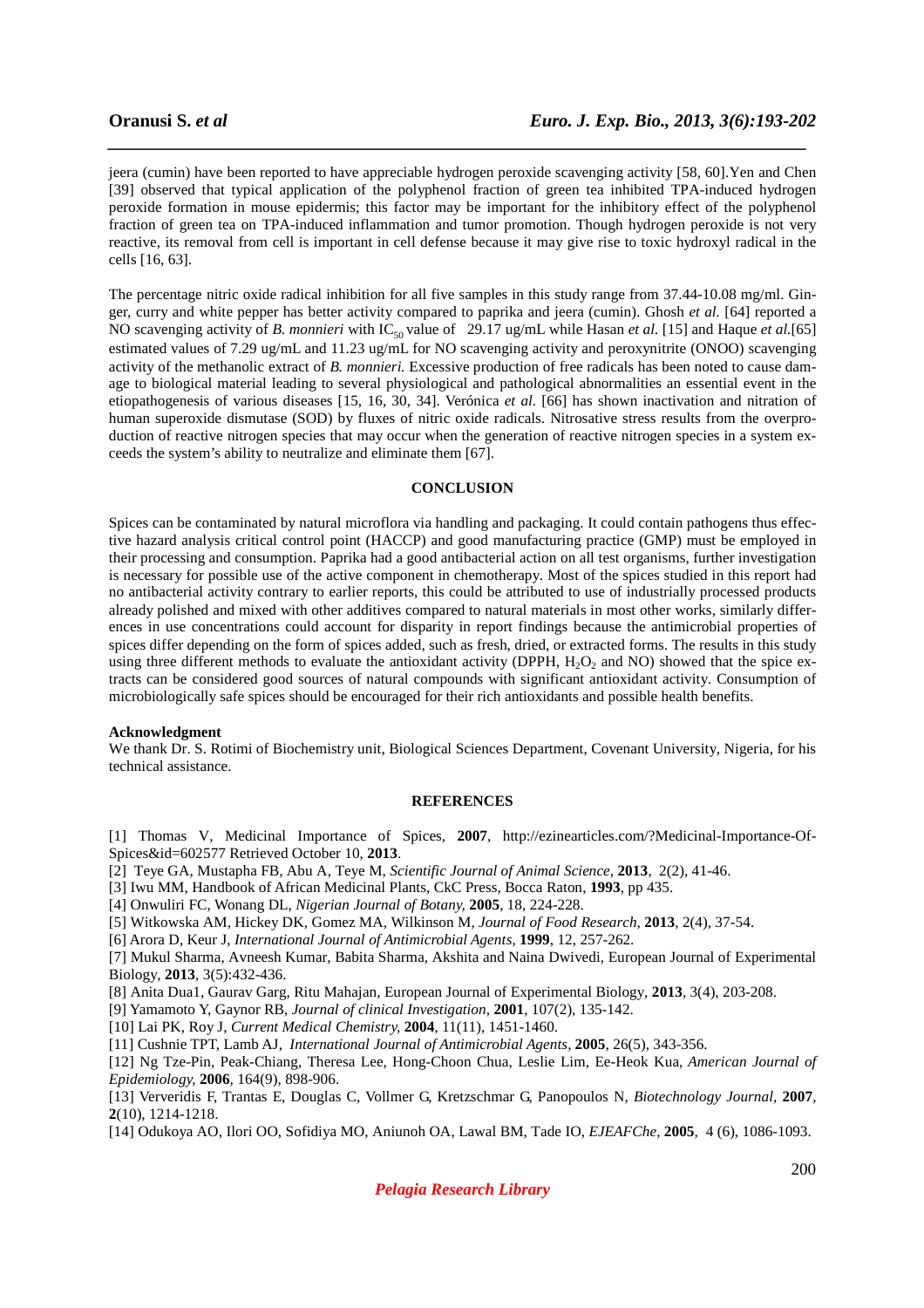[15] Hasan M, Alam MN, Wahed TB, Sultana F, Jamiuddin A, *Journal of Pharmaceutical Sciences,* **2012**, 9(3), 285-292.

*\_\_\_\_\_\_\_\_\_\_\_\_\_\_\_\_\_\_\_\_\_\_\_\_\_\_\_\_\_\_\_\_\_\_\_\_\_\_\_\_\_\_\_\_\_\_\_\_\_\_\_\_\_\_\_\_\_\_\_\_\_\_\_\_\_\_\_\_\_\_\_\_\_\_\_\_\_*

[16] Keser S, Celik S, Turkoglu S, Yilmaz O, Turkoglu I, *Chemistry Journal,* **2012**, 02(01), 9-12.

[17] Abdul Qaiyum Ansari, Syed Abrar Ahmed, Waheed MA, Sayyed Juned A, European Journal of Experimental Biology, **2013**, 3(5):502-507.

[18] Oranusi S, Braide W, Oguoma OI, *Global Advanced Research Journal of Food Science and Technology,* **2013a**, 2(1), 001-006.

[19] Sagdic O, Ozcan MM, Ozkan G, *Journal of Medicinal Food,* **2006**,9(3), 418-21.

[20] Giese J, *Food Technology,* **1994**, 48(4), 87-98.

[21] Okeke EC, Eneobong HN, Uzuegbunam AO, Ozioko AO, Kuhnlein H, *Pakistan Journal of Nutrition*, **2008**, 7 (2), 365-376.

[22] Onimawo I, Nigerian traditional food system and nutrition security, International Scientific Symposium Biodiversity and Sustainable Diets United Against Hunger. 3-5 November **2010**.

[23] Chandarana H, Baluja S,.Chanda SV, *Turkish Journal of Biol*ogy, **2005**, 29, 83- 97.

[24] Speck ML, Compendium of methods for microbiological examination of foods, American Public Health Association, Washington DC, **1976**, pp 277 –328.

[25] Tsuneo W, Pictorial atlas of soil and seed fungi: Morphologies of cultural fungi and Key to Species.  $3<sup>rd</sup>$  edition, **2010**.

[26] Oranusi S, Onyeike E, Galadima M, Umoh VJ, *Nig. J. Microbiol*., **2004**, 18(1-2), 346- 362.

[27] Clinical and Laboratory Standards Institute (CLSI), Performance Standards for Antimicrobial Disk Susceptibility Tests; Approved Standard—Eleventh Edition M02-A11, **2012**, Vol. 32 No. 1.

[28] Oranusi US, Akande VA, Dahunsi SO, *Journal of Biological and Chemical Research,* **2013b**, 30 (2), 570- 580.

[29] AOAC, Official Method of Analysis 15<sup>th</sup> edition, The Association of Analytical Chemists, 1999.

[30] Sakanaka S, Tachibana Y, Okada Y, *Food Chemistry,* **2005**, 89, 569-575.

[31] Swamy NR, Samatha T, Rudroju S, Srinivas P, *Asian Journal of Pharmaceutical and Clinical Research*, **2012**, 5(4), 177-179.

[32] Blainski A, Lopes GC, Palazzo de Mello, João C, *Molecules,* **2013**, *18,* 6852-6865.

[33] Zhishen J, Mengcheng T, Jianming W, *Food Chemistry,* **1999**, 64, 555–559.

[34] Alothman M, Bhat R, Karim AA, *Food Chemistry,* **2009**, 115(3), 785-788.

[35] Manzorro L, Anese M, Nicoli MC, *Lebens-mittel-Wissenschaft Und-Technologie*, **1998**, 31(7-8), 694-698.

[36] Nagai T, Inoue R, Inoue H, Suzuki N, *Food Chemistry,* **2003**, 80, 29–33.

[37] Asimi OA, Sahu NP, Pal AK, *International Journal of Scientific and Research Publications*, **2013**, 3(3), 1-8.

[38] Ruch RJ, Cheng SJ, Klaunig JF, *Carcinogenesis*, **1989**, 10, 1003–1008.

[39] Yen Gow-Chin, Chen Hui-Yin, *J. Agric. Food Chemistry,* **1995**, *43,* 27-32.

[40] Alisi CS, Onyeze GOC, Afr. J. Biol. Res., **2008**, 2(7), 145-150.

[41] SPSS. IBM SPSS software for windows version 20.0, SPSS Inc., Chicago, IL; 2011.

[42] International Commission on Microbiological Specifications for Foods, *Microorganisms in Foods* 5: *Microbiological Specifications of Pathogens,* **1996**.

[43] Microbiological Guidelines for Ready-to-eat Food, **2007**.

[44] Ahene RE, Odamtten GT, Owusu E, *African Journal of Environmental Science and Technology,* **2011**, 5(9), 633-640.

[45] Khan MR, Saha ML, Khan FI, *International Journal of Microbiological Research,* **2012**, 3(1), 53-58.

[46] Health benefits of Paprika, *moiponetsoka.hubpages.com,* **2012**, *accessed 03/10/2013*)

[47] Onyeagba RA, Ugbogu OC, Okeke CU, Iroakasi O, *Afr. J. Biotechnol.,* **2004**, 3(10), 552-554.

[48] Yusha M, Garba L, Shamsuddeen U,. *International Journal of Biomedical and Health Sciences,* **2008**, 4(2), 57- 60.

[49] Joe MM, Jayachitra J, Vijayapriya M, *Journal of Medicinal Plants Research*, **2009**, 3(11), 1134-1136.

[50] Radha CR, Menaka M, Krishnaveni R, Raadha CK, E-*Journal of Life Sciences* (EJLS), **2012**, 1 (4), 145-152.

[51] Malwal M,Sarin R, *Indian Journal of Natural Products and Resources,* **2011**, 2(1), 48-51.

[52] Ningappa MB, Dhananjaya BL, Dinesha R, Harsha R, Srinivas L, *Food Chemistry,* **2010**, 118(3), 747-750.

[53] Jayaprakash A, Ebenezer P, *J. Acad. Indus. Res.,* **2012**, 1(3), 124- 126.

[54] Das BN, Biswas BK, *International Journal of Life Sciences Biotechnology and Pharma Research,* **2012**, 1(3), 59-63.

[55] White pepper (*Piper nigrum*), MOM's Organic market, www.naturalstandard.com, **2013**, accessed 10/10/2013.

[56] SidartaY O, Prasetyaningrum N, Fitriani D, Prawiro SR, *IOSR Journal of Dental and Medical Sciences (IOSR-JDMS)*, **2013**, 4(6), 25-29.